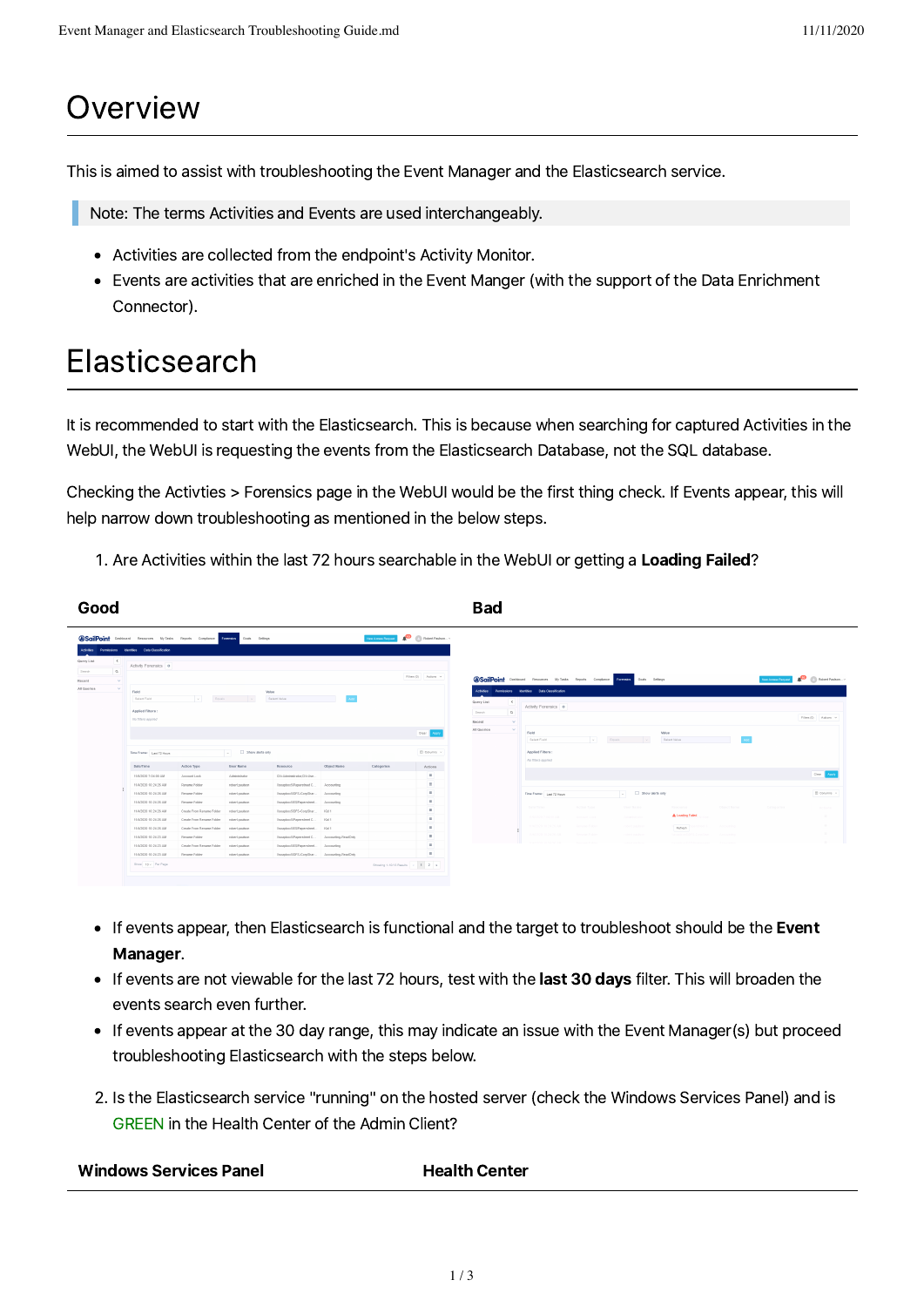### Windows Services Panel **Health Center**



- 3. Does the Elasticsearch Server itself have disk space remaining and has this [Compass](https://community.sailpoint.com/t5/IdentityIQ-Wiki/Elasticsearch-DB-Full-or-Almost-There/ta-p/75676) article been reviewed?
- 4. After reviewing this [Compass](https://community.sailpoint.com/t5/IdentityIQ-Wiki/Elasticsearch-DB-Full-or-Almost-There/ta-p/75676) article and confirming the Elasticsearch service is running. Are there any RED Indexes (indices) in the Elasticsearch URL,' https://{servername}/\_cat/indices'?
	- o If any RED Indexes (indices) are present in the Elasticsearch URL, this indicates that a corrupt event(s) with that given month(s) was collected.

This is a very rare occurrence but generally can occurif servers where not shutdown or restarted in the proper sequence. For shutdown and restart sequence please see this [Compass](https://community.sailpoint.com/t5/Documents/Stopping-and-Starting-Services-in-File-Access-Manager/ta-p/142075) Article.

o The only **Supported** method to delete Activities is by following this [Compass](https://community.sailpoint.com/t5/Documents/Pruning-Activities-from-File-Access-Manager/ta-p/142013) Article and it is highly recommended to delete events in 48-72 hour or smaller time blocks. This is because the Elasticsearch is trying to delete hundreds to thousands of events at one time which can cause issues as current events are still trying to be recorded to the Elasticsearch Server at the same time.  $\Box$  Deleting events from the WebUI will delete event data from both the Elasticsearch Database and the SQL Database.

### Event Manager

Note: If you have multiple Event Managers in your environnement, please check the respective Event Manager having the issue with the steps below. Additionally, it may benefit to reassign Activity Monitors to a functional Event Manager until the issue is resolved.

- . Is the Event Manager service running on the hosted server (check the Windows Services Panel) and is GREEN in the Health Center of the Admin Client?
- 2. Does the server hosting the Event Manager itself have disk space remaining?
	- o If there is little to no disk space remaining, ensure the Event Manager service is stopped and more disk space (~40GB) will need to be allocated to allow for "working room".

This generally occurs when servers were improperly rebooted orthe Elasticsearch Server runs out of disk space. For [shutdown](https://community.sailpoint.com/t5/Documents/Stopping-and-Starting-Services-in-File-Access-Manager/ta-p/142075) and restart sequence please see this Compass Article.

- . Is there a large BulkWriter Elastic\_Elastic\_Cache.db file?
- The main cause of disk space being taken is normally due to the **BulkWriter Elastic\_Elastic\_Cache.db** file becoming expanded. This cache file holds collected events in the scenario where the Event Manager